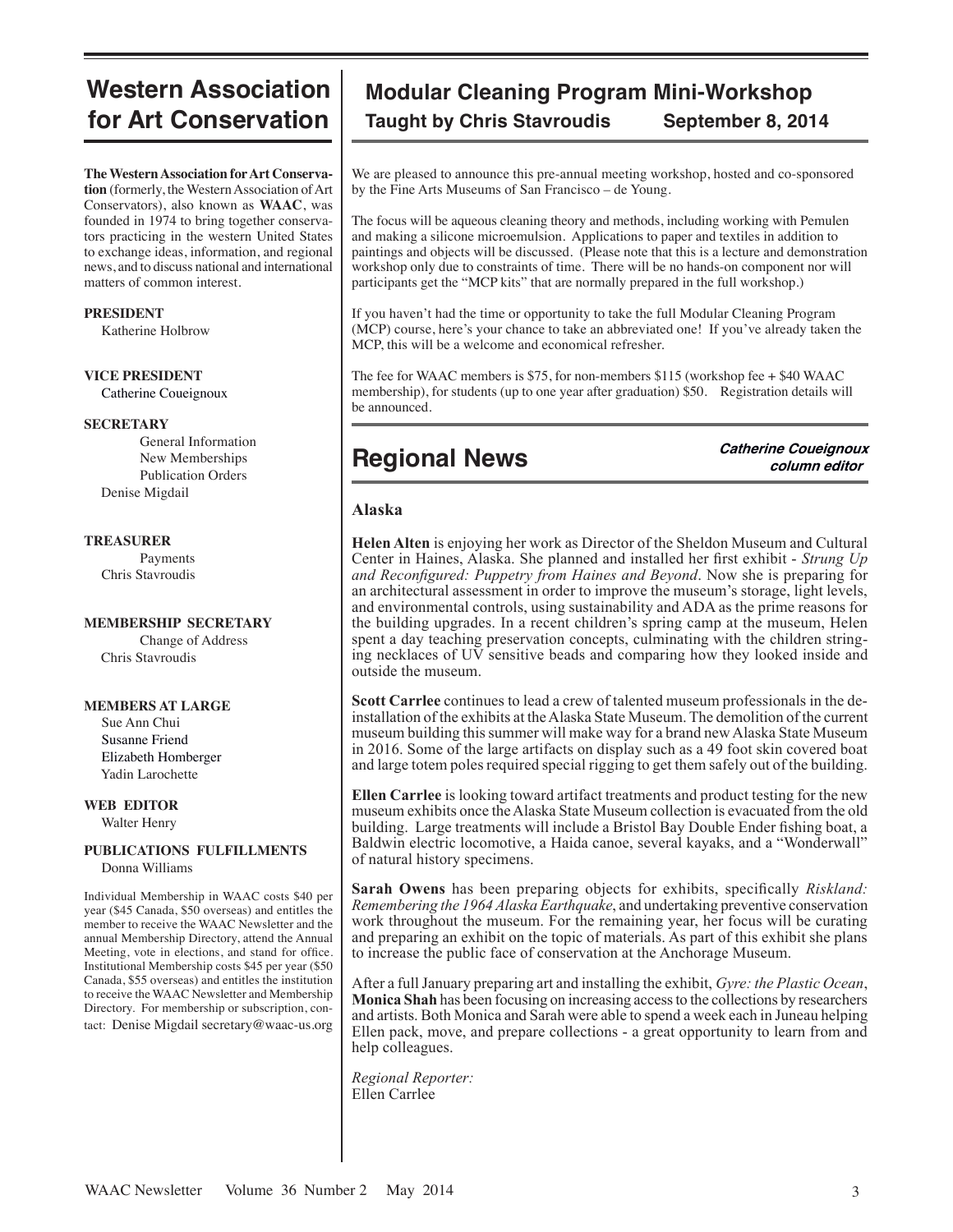## **Arizona**

**Dana Senge** is working with Aztec Ruins National Monument and the American Museum of Natural History to treat prehistoric collections for new exhibits at the park. Dana traveled to Zion National Park for a treatment in early February and highly recommends that time of year for a visit.

**Maggie Hill-Kipling** is treating collections from Manzanar National Historic Site in California for exhibit. **Audrey Harrison** continues her work to rehouse the metal collections of Fort Davis National Historic Site in Texas that are currently stored in Tucson.

**Brynn Bender** recently developed a recovery plan for a prehistoric artifact in the archeological context located in the backcountry of the desert mountains. Brynn and Dana traveled to Rocky Mountain National Park to begin an extensive condition survey of their museum collections. Interns **Bailey Kinsky** and **Paige Hoskins** are continuing with treatments to ethnographic collections from Grand Teton National Park.

**Martha Winslow Grimm** went on the Costume Society of America's study tour to Japan where many different ways of decorating fabric were demonstrated and displayed. Martha is continuing to work with the *Hollywood Costume* exhibit, which originated at London's Victoria and Albert Museum, located now at the Phoenix Art Museum.

**Nancy Odegaard** will begin a year-long sabbatical beginning in July 2014. She plans to travel, research, write, and try to relax. Nancy completed two trips to Iraq at the Iraqi Institute for the conservation of Antiquities and Heritage to teach Collections Management Systems (repositories, inventories, archives, and data management) to administrators and middle managers of archaeology.

**Teresa Moreno** is completing condition assessments for the second phase of the E.J. Curtis exhibit *Curtis Reframed* and evaluating the new HVAC museum environment she and Nancy presented at AIC. Teresa is presenting silver adornment and jewelry research at Historical Metallurgical Society meetings in Birmingham.

**Marilen Pool, Gina Watkinson, Crista Pack, Mike Jacobs**, and Nancy have completed several important phases on the massive basketry preservation project. They presented papers at Society of American Archaeology meetings, AIC, and ICOM-CC.

**Jae Anderson, Martina Dawley, Joy Farley,** and Nancy have completed an arsenic removal project; Crista and Nancy have developed a storage method for plaque baskets;. **Christina Bisulca, Brunella Santarelli**, Marilen Pool, **Madeleine Neiman**, Gina Watkinson, and Nancy have developed a treatment for damaged pitched baskets; all were presented at AIC.

Madeleine Neiman and Nancy are completing the challenging treatment of opening a wintercount painting on a fused oilcloth tablecloth using a Peltier cooling plate.

**John Keck, Werner Zimmt,** and Nancy have completed a magnetic measurement study on various sherds from several sites in the Mediterranean to identify vessel association. **Ron Harvey, Dave Smith**, and Nancy developed recommendations for the safety and cleaning protocols for cleaning a large panorama of over 100 natural history specimens.

Marilen Pool was featured in the *Arizona Republic* for her work on the 14 ceramic Stations of the Cross sculptures at the Franciscan Renewal Center in Phoenix. Brunella Santarelli has received an NSF dissertation grant for her research on lead glaze in Pueblo I culture ceramics.

**Elyse Canosa** has received a Fulbright award for study in The Netherlands for "A New Strategy for Daguerreotype Corrosion Remediation and Prevention."

*Regional Reporter:* Brynn Bender

## **Hawaii**

**Rie** and **Larry Pace** remain very busy working on numerous projects in the islands.

*Flux Hawaii* published an article by Shangri La's collections manager, **Maja Clark**, who discusses the relevance of Shangri La's Syrian interiors in the context of current events in Syria and provides an overview of the work of conservator and former Shangri La scholar-in-residence **Anke Scharrahs**, including her extensive experience with 'ajami interiors in Old Damascus that are now threatened by the destruction of civil war.

**Thor Minnick** is presently treating a mid-19th-c. *koa* wood sideboard, a giltwood picture frame, and yet one more *kou* wood umeke (calabash). A severely salt/moisture compromised rosewood, ebonized wood, and ivory inlaid portable table was returned to Shangri La after a successful two month long treatment.

*Regional Reporter:* D. Thor Minnick

## **Los Angeles**

**Joe Fronek** visited Azusa Pacific University last April as a guest lecturer and presented a workshop to students on conservation. **Morgan Hayes** will be starting a new position as assistant conservator at the Balboa Conservation Center this June.

**Jennifer Kim** is away on maternity leave from the Autry Museum until July.

**Yadin Larochette** of Larochette Textile Conservation LLC has moved into a bigger (and better) studio. **Elizabeth Homberger** of EKH Conservation LLC has joined Yadin to share the space (both businesses are run separately under the same roof). Yadin has been working on the installation of the Mike Kelley retrospective at the Museum of Contemporary Art, Los Angeles, as well as on treatments of various textiles for private collectors. Liz recently completed a project involving the assessment and cleaning of a collection of more than 120 plastic and composite objects damaged in a fire. In March, Liz attended INCCA's Artist Interview workshop, hosted by the Smithsonian American Art Museum.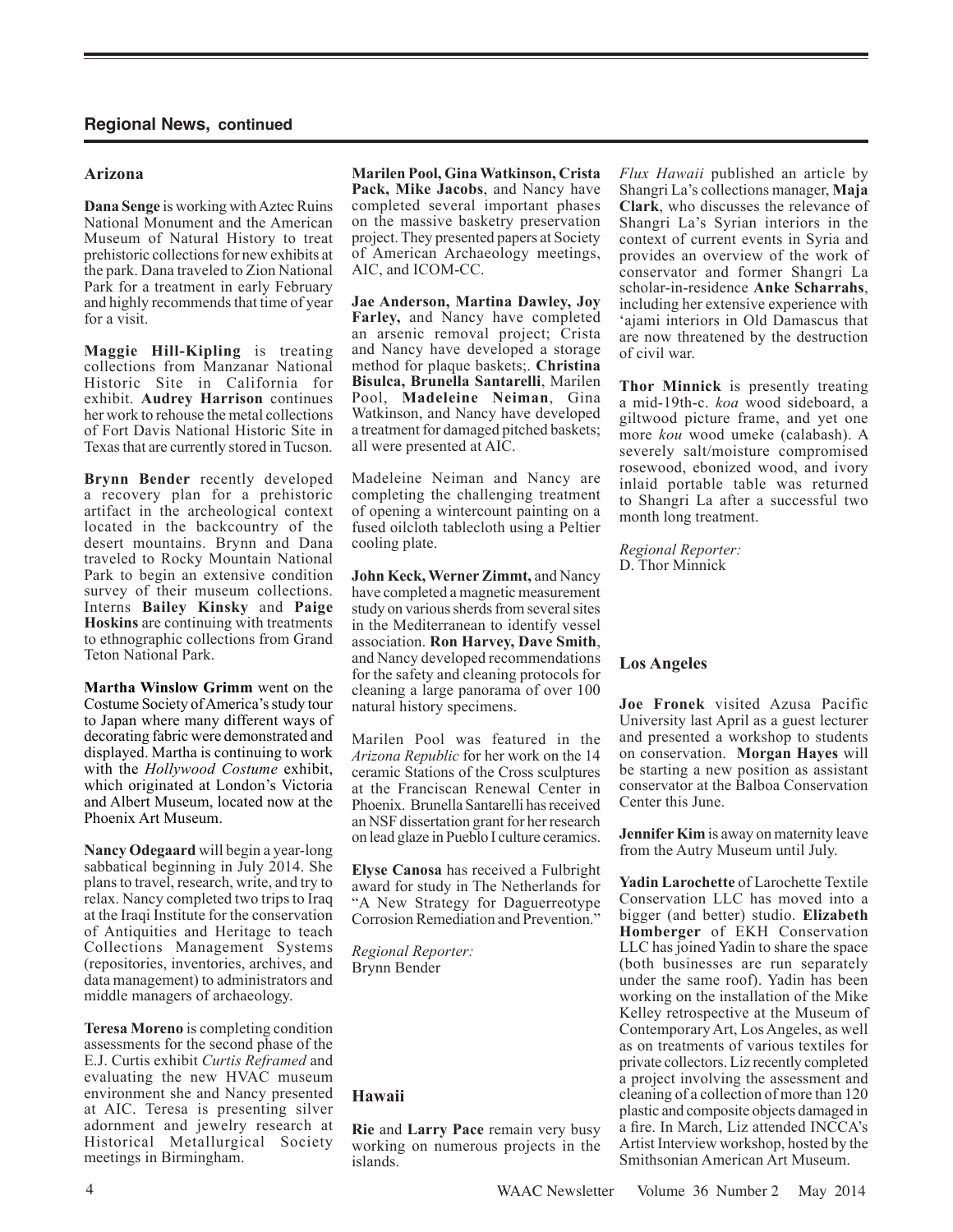The Natural History Museum welcomes assistant conservator **Elizabeth Drolet**, a graduate of the UCLA / Getty Conservation Program, where she received her master's degree in 2012. Since starting work at NHMLAC in February, Elizabeth has assisted with the treatment of a 17-foot long Pre-Columbian feathered serpent fresco to prepare it for loan and has undertaken the condition documentation of a collection of rare ornithology books, in addition to other collection and exhibit projects.

**Lalena Vellanoweth** has returned to LACMA as a part-time senior textile conservator, to work on historical men's garments in preparation for the *Reigning Men* exhibit. She is also working on projects for the Autry National Center and private clients.

**Donna Williams** recently completed an NEA-funded condition assessment of sixty outdoor artworks at the Laumeier Sculpture Park in Missouri. In conjunction with the local county Parks Department, the park exhibits and maintains a collection of over sixty-five medium- to large-scale sculptures on a historic property on the outskirts of St. Louis.

*Regional Reporter:* Virginia Rasmussen

### **New Mexico**

**Whitney Jacobs** graduated from the NMSU Museum Conservation Program in Fall 2013 and is one of two Americans to be accepted in the next cohort of the Erasmus Mundus Master's Program. Jacobs will study for a Masters in Archaeological Materials Science for the Study and Conservation of Cultural Heritage Materials.

Another NMSU museum conservation student, **Josefina Maldonado**, has been accepted for an internship at the Smithsonian Air and Space Museum for summer 2014. Thanks to the great work done by several former students, like **Lyndy Bush**, the museum requested for two years in a row now to send more applicants from NMSU's Conservation Program for this summer.

This year's accomplishments by NMSU Museum Conservation students add to the many other past accomplishments in previous years, e.g., internships at the Library of Congress, the National Museum of the American Indian and the National Museum of Natural History (Botany Department), both of the Smithsonian Institution, and the Georgia O'Keefe Museum of Santa Fe, NM*,* just to name a few. Museum conservation students have also served as interns or worked in local museums all over the country.

**Connie Silver** oversaw the restoration of the frescos inside a kiva at the former Kuaua Pueblo, currently the Coronado Historic Site, north of Albuquerque, NM. The kiva had been reconstructed 75 years ago by Zia Pueblo artist Ma Pe Wi.

**Susan Barger** recently participated in a session on Emergency Planning and Preparedness at the joint meeting of the Texas Association of Museums and the New Mexico Association of Museums in Lubbock, Texas.

*Regional Reporter:* Silvia Marinas-Feliner

### **Pacific Northwest**

Along with intervals of rock image site field work, **J. Claire Dean** has been busy at the Hibulb Cultural Center, Tulalip, Washington, developing the schedule and program for the upcoming, back to back symposium "Poles, Posts, and Canoes: the Preservation, Conservation and Continuation of Native American Monumental Wood Carving" and handson workshop on totem pole maintenance, July 21st - 26th, 2014.

These gatherings have turned into international occasions with presenters and attendees coming from Europe, Canada, and New Zealand. Claire is also gearing up to welcome UCLA/Getty Conservation Program student **Betsy Burr**, as this year's summer intern at the Hibulb Cultural Center.

At Vancouver's Fine Art Conservation **Rebecca Pavitt** has been kept busy flattening prints by a variety of artists that were crushed by a variety of packers and shippers, repairing a William McElcheran paper mache sculpture chewed by a dog (described in the latest edition of *Preview: a Gallery Guide*), reducing discoloration on several WJ Phillips and Sybil Andrews block prints as well a ship's painting with amazingly detailed rigging and sails, and stabilizing by minimal tear repair two utterly charming illustrated stories by a young Emily Carr. Cyclododecane, cyclomethicone, calcium phytate, and agar gels remain this conservator's best friends.

**Lisa Duncan** of Art Conservator, LLC is taking on several new projects. She is putting together documents for a photograph identification workshop in Seattle with local appraisers. She is also going to the San Juan Islands to give a workshop on removing historic wallpaper.

In Portland, Oregon, **Marie Laibinis** and **Nina Olsson** are joining forces for the study and upcoming treatment of the Astor Column, located on Coxcomb Hill in Astoria, Oregon. Materials research will take place in the summer of 2014, while on site treatment of the monument's surfaces, including the sgraffito frieze painted in 1926 by Attilio Pusterla, will take place in the (sort of) dry months of July and August of 2015. The column's mural was restored in 1995 by a team of conservators, local artisans, and conservation interns under the supervision of **Frank Pruesser** and has held up quite well in the nineteen years of harsh NW coastal exposure (compared to previous restoration campaigns).

At the Seattle Art Museum, the conservation department was delighted to receive a second installment of a grant from the Sumitomo Foundation to fund completion of treatment of *Scenes from the Life of Gensei Shonin,* an important fourteenth-century scroll that is being conserved at Studio Sogendo. The SAM conservation and curatorial departments are also collaborating on an exciting Andrew W. Mellon Foundation-funded project that will lead to a complete survey of their Japanese paintings, along with organizing curatorial visiting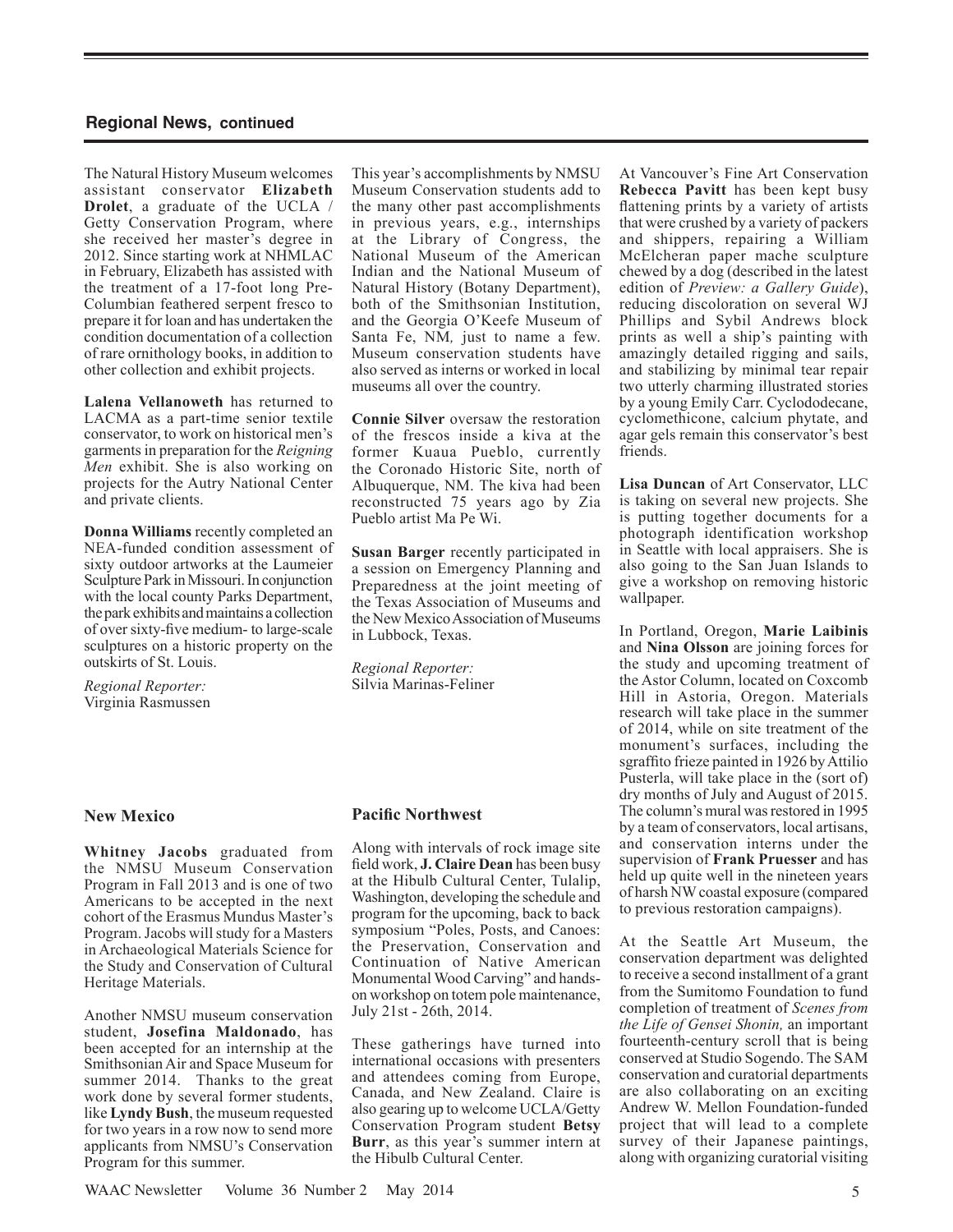appointments and addressing other collection and program priorities.

**Nicholas Dorman** and **Liz Brown** taught a collections course at the University of Washington Museology program. Liz has been undertaking a lot of work in preparation for the installation of Jaume Plensa's monumental sculpture *Echo* at SAM's Olympic Sculpture Park, and she is now preparing for a trip to Vienna with curator **Julie Emerson** to do an XRF study on a set of Meissen figures.

Nick completed treatment on and installation of Pollock's *Sea Change* and is working on an interpretive tablet display for the galleries. He is currently at the J. Paul Getty Museum paintings conservation studio completing treatment of a Daddi from the Samuel H. Kress collection at SAM.

**Corine Landrieu** has kindly been assisting the SAM team with weekly care of art at the Olympic Sculpture Park since **Tim Marsden** moved on to manage collections care for Sound Transit.

Intern **Josh Summer** worked on a Claes Oldenburg wall relief and is just wrapping up treatment of a sculpture by Pacific Northwest sculptor Philip McCracken, and department coordinator and organizing star of last year's WAAC meeting, **Lauren Barach**, gave birth to baby Sol.

*Regional Reporter:* Corine Landrieu

## **Rocky Mountain Region**

Conservation interns at the Buffalo Bill Center of the West this spring included **Shelly Buffalo Calf** and **Robin Allison**, both students in the University of Oklahoma Master's Program of Museum Studies, and also pre-program physicist **Laura Siegfried**.

**Beverly Perkins** is the Local Arrangements Chair for the Colorado-Wyoming Association of Museums 2014 annual meeting in Cody.

**Teresa Knutson** of Rocky Mountain Textile Conservation in Kalispell, Montana is currently preparing four costume pieces from the Montana Historical Society for exhibit. Objects include an interesting electrified bathrobe and booties from 1908, a Standard Electro Thermal Coat which seems to have been used for medical heat treatments, and a Western Athabascan buckskin coat from 1860.

WCCFA conservators, **Hays Shoop**, **Yasuko Ogino,** and **Camilla VanVooren** are working on two mural projects in their Denver studio. The first project consists of two large oil on canvas murals that Hays and **Carmen Bria** removed from the old Central High School building in Oklahoma City last year. This building is now a National Historic Landmark and is being renovated by Oklahoma City University to be used as their new law school.

Both murals are by Olinka Hrdy, a Swedish born artist who lived and worked in Oklahoma most of her life and who was commissioned to paint them for this building in 1928. When the renovation is completed this fall, WCCFA will reinstall these murals.

The second project is a multiple canvas panorama (total width, 35 ft) titled *View of the Big Horn Mountains* by White Crow, a Native American artist who worked in the Sheridan, Wyoming area. This mural will be installed in the Historic Sheridan Inn once the conservation treatment is completed. Pre-program intern **Laura Ganyard**, is assisting with this treatment.

Camilla travelled to Little Rock, Arkansas in March to treat a large tempera on panel painting by Andrew Wyeth.

Yasuko has recently completed treatment of three paintings by Swedish-born Kansas painter, Birger Sandzén: two landscapes and an early floral still life.

**Jude Southward** reports that in February 2014, the Denver Museum of Nature and Science opened its new Rocky Mountain Science Collections Center, where the Museum's 1.5 million collections will be consolidated in a state-of-the-art preservation facility for the first time in

the museum's one-hundred year history.

The two-level, underground center maximizes preservation and security while improving access for both researchers and the general public. There was much to consider during the design of the new facility in order to protect against threats. Filtered lenses and LED fixtures eliminate damaging ultraviolet light; timers help reduce the duration of visible light. Water runs through a set of double pipes with leak detectors. Floor and other finishes are light colors without textures or patterns to help easily monitor for pests. Specifically designed zones of temperature and relative humidity maximally safeguard collections while minimizing energy use. Besides the new storage spaces, workshop labs give collections staff, volunteers, and guest scholars more room and updated equipment to conduct research.

**Tara Hornung** has been working in private practice providing conservation services for museums and private collections in the Rocky Mountain region. Tara continues to work with several museums in Wyoming developing and implementing preventive conservation strategies. Last year, Tara assisted **Claire Dean** of Dean and Associates Conservation Services with graffiti mitigation from a petroglyph site located on the Snake River, Idaho. In March, Tara worked as conservation assistant for **Ron Harvey** of Tuckerbrook Conservation, cleaning and assessing over 200 taxidermy objects at the KU Biodiversity Institute in Lawrence, Kansas.

*Regional Reporter:* Paulette Reading

#### **San Diego**

No news reported

*Regional Reporter:* Frances Prichett Paper Conservator San Diego,CA fprichett@yahoo.com